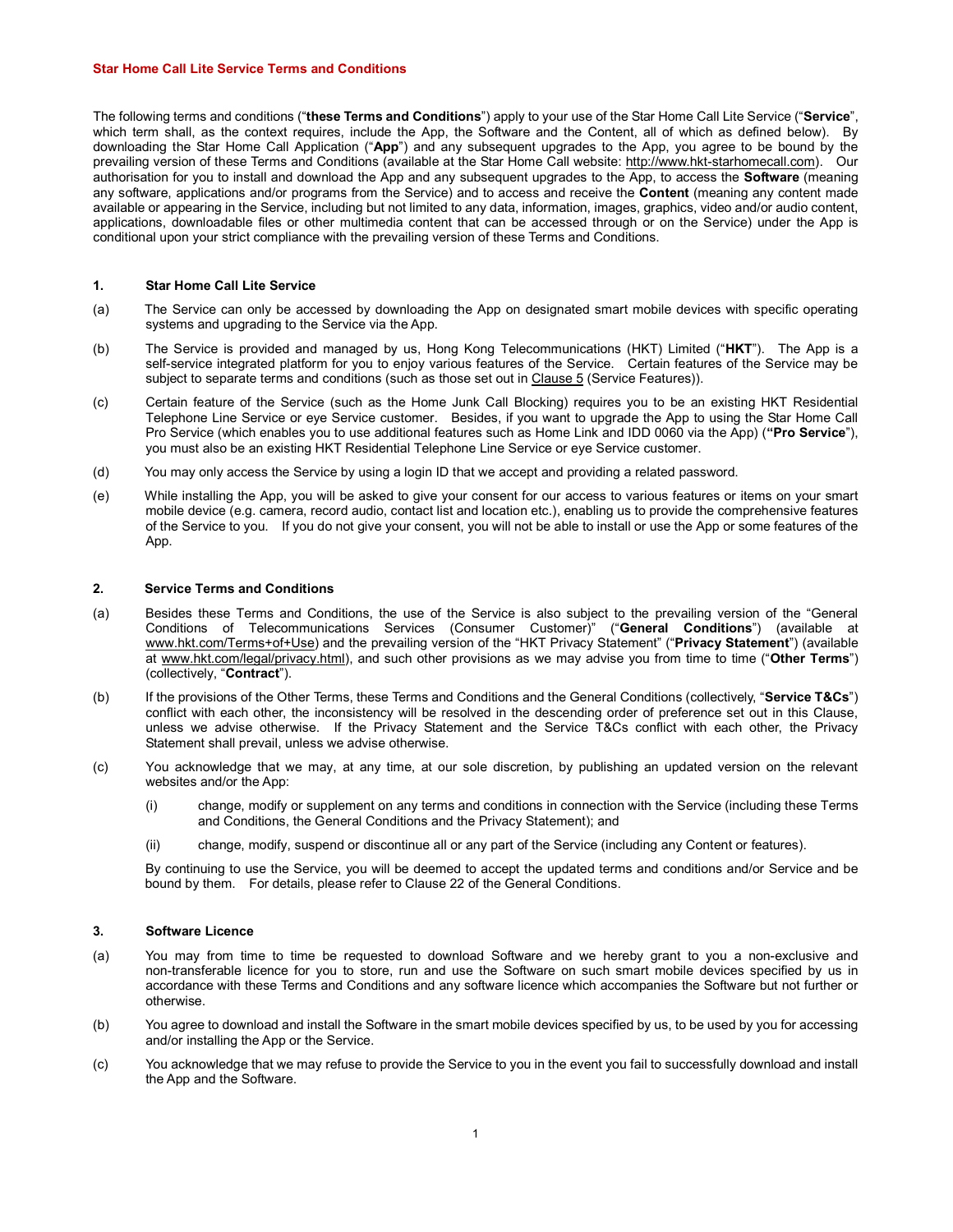# 4. Account Creation

For the purpose of creating an account under the App or the Service, management and provision of the Service:

- (a) you must provide us with accurate, complete and updated registration information;
- (b) you must safeguard any user name and password which we provide to you and/or used by you;
- (c) you authorise us to assume that any person accessing or using the App under your Service account is either you or is duly authorised to act for you and on your behalf, and you shall be liable for any actions undertaken by such person in connection with his access to and/or use of your Service account.

## 5. Service Features

## (a) Home Junk Call Blocking

- (i) Home Junk Call Blocking under the Service will enable blocking of detected spam incoming calls made to one (1) HKT Residential Telephone Line Service or eye Service telephone number you may designate from time to time ("Designated HKT Fixed Line Number").
- (ii) Home Junk Call Blocking is provided by a Third Party Provider (as defined in Clause 11 (Third Party Providers)).
- (iii) By enabling Home Junk Call Blocking, you acknowledge and agree that the phone number of all the incoming calls made to the Designated HKT Fixed Line Number will be passed to our Third Party Provider to identify whether each call is a spam call or not.
- (iv) You authorise and agree that our Third Party Provider may at its discretion block the phone number of an incoming call which has been identified by our Third Party Provider as a spam call.
- (v) To provide a better service, you acknowledge and agree that calls from PCCW or HKT group of companies will NOT be blocked under Home Junk Call Blocking.
- (vi) While the spam call lists of our Third Party Provider are updated from time to time, we or our Third Party Provider do not in any way guarantee all spam calls could be identified or blocked, and you acknowledge and agree that we or our Affiliates will not in any way be held responsible for any loss or damage incurred in connection with any blocked calls or non-blocked calls.

## (b) Video Calling

- (i) The Service allows app-to-app video calls to be made via the App on your smart mobile device to other user of the App on his smart mobile device, given both devices are equipped with video calling function. You may also receive app-to-app video calls on the App from other user of the App.
- (ii) The Service does not allow video calls to be made via the App to any eye device. But once the Service has been upgraded to the Pro Service, video calls can be made via the App on your smart mobile device to eye3 Smart Communications Service device ("eye3 Device") (but not on lower models of the eye service), and you may also receive video calls on the Designated HKT Fixed Line Number via the App from any eye3 Device.
- (iii) The quality of video calls on the App is dependent on various factors (e.g. the camera quality of the smart mobile device, firmware of the smart mobile device and Internet connectivity), and as such, we do not in any way guarantee the quality of such video calls.

# (c) eFax

- (i) There may be limit to the numbers of pages of facsimile you may send out via the eFax feature under the Service, and such numbers may be subject to change from time to time at our discretion, with or without prior notice.
- (ii) The delivery and receipt of any facsimile sent out via eFax will depend on whether the target recipient of the facsimile has his facsimile machine switched on ready for receiving facsimiles or not; and as such, we do not in any way guarantee the prompt or due delivery or receipt of the facsimile sent out via eFax.
- (iii) The image quality of the facsimile sent out via eFax is dependent on the image quality of the photo taken for the facsimile; and as such, we do not in any way guarantee the quality of the faxed image.

# (d) Audio Call

- (i) The Service allows app-to-app audio calls to be made via the App on your smart mobile device to other user of the App on his smart mobile device, and you may also receive app-to-app audio calls on the App from other user of the App.
- (ii) The Service does not allow app-to-app audio calls to be made via the App to any eye device. But once the Service has been upgraded to the Pro Service, audio calls can be made via the App on your smart mobile device to any telephone number (including on any mobile phone, fixed telephone and eye device), and you may also receive audio calls on the Designated HKT Fixed Line Number via the App.
- (iii) The quality of audio calls on the App is dependent on various factors (e.g. firmware of the smart mobile device and Internet connectivity), and as such, we do not in any way guarantee the quality of such audio calls.

## (e) Call Recording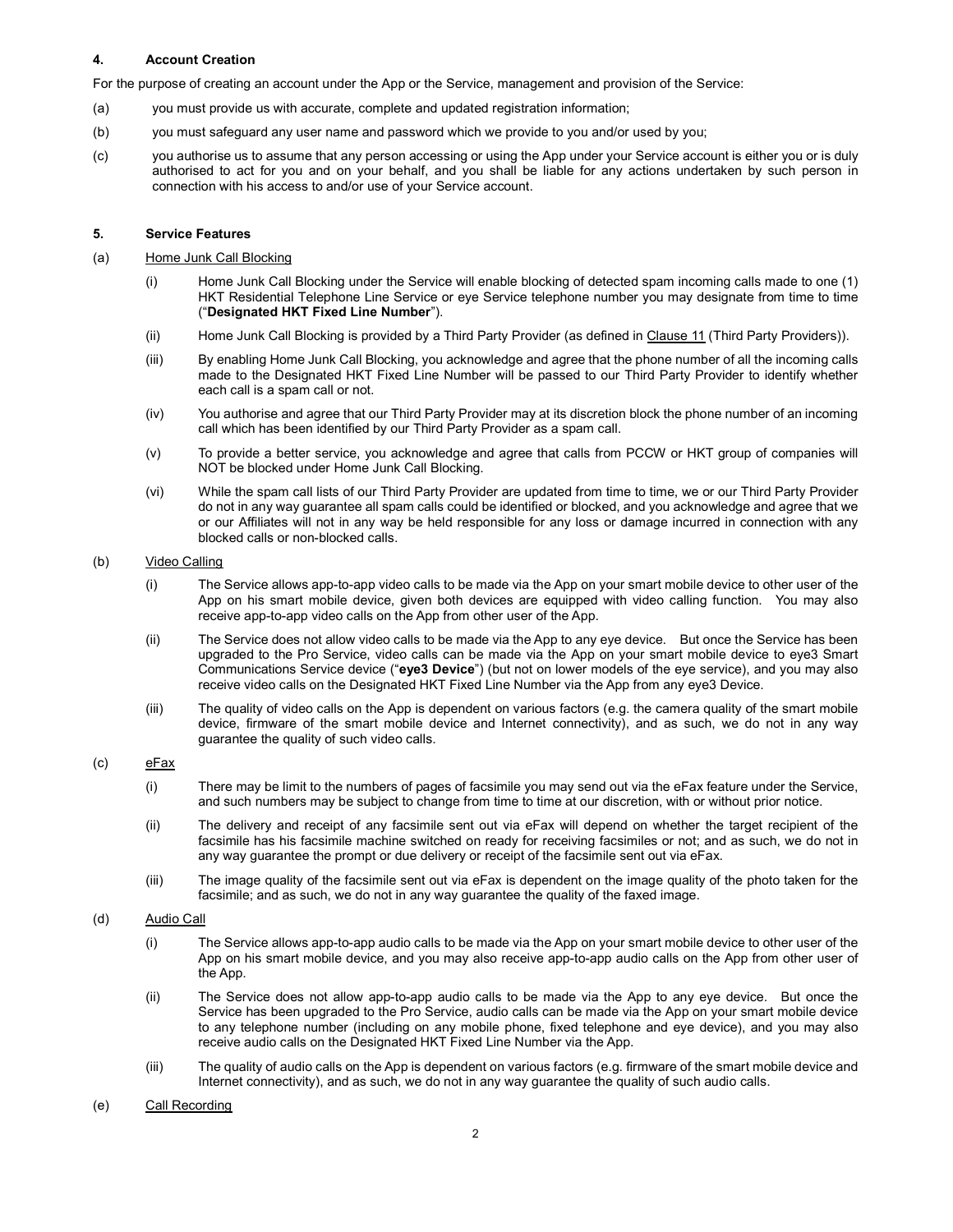- (i) The Call Recording feature under the Service supports voice recording for both voice and video calls. The recording will only be stored on your smart mobile device. There may be limit to the number of voice recordings you may record, depending on the storage capability of your smart mobile device.
- (ii) Whether you may successfully record a voice recording under Call Recording will depend on the storage capacity of your smart mobile device; and as such, we do not in any way guarantee prompt or due recording via Call Recording.
- (iii) The quality of the recordings via Call Recording is dependent on various factors (e.g. the microphone quality of your smart mobile device and Internet connectivity); and as such, we do not in any way guarantee the quality of the recordings under Call Recording.

## 6. Our rights and responsibilities

We may:

- (a) deactivate the Service at any time without notice to carry out system maintenance, upgrading, testing and/or repairs;
- (b) limit or suspend your access to the Service without notice where we are of the opinion that such action is appropriate as a result of your use of the Service or where you breach any of the terms of the Contract; and
- (c) expand, reduce, withdraw and/or modify any part of the Service and/or any Content, remove, disable and/or suspend transmission or streaming of the Service or Content which we consider in our sole opinion, breaches any applicable law, rules (e.g. Stock Exchange rules), regulation, regulatory directive or licences (collectively, "Applicable Law") or to be otherwise unacceptable.

### 7. Your Use of the Service

- (a) You:
	- (i) have to be aged 18 or above to subscribe to the Service;
	- (ii) are only authorised to use the Service and view the Content for your own personal and non-commercial use in accordance with the terms of the Contract;
	- (iii) will be strictly and solely responsible for your own use of the Service and any use of them by any party who uses your login details will be treated by us as use by you;
	- (iv) must not, and must not permit any other person, to sell, reproduce, copy, distribute, publish, modify and/or prepare derivative works based on the Service and/or Content;
	- (v) will abide by all Applicable Law, and any of our operating and/or usage rules, as amended from time to time;
	- (vi) will provide true, accurate, current and complete information about yourself as required to complete your application for and/or use of the Service ("User Data");
	- (vii) will agree to maintain and promptly update the User Data you have submitted to us and keep it true, accurate, current and complete;
	- (viii) will not provide any information that is untrue, inaccurate, not current or incomplete, if we have reasonable grounds to suspect that such information is untrue, inaccurate, not current or incomplete, we have the right to suspend or restrict your access to the Service; and refuse any and all current or future use of the Service;
	- (ix) will report any violation of the terms of the Contract to our customer service team; and
	- (x) safeguard your login details and password(s) (if any) and ensure that they are not disclosed or provided to any other person.
- (b) You must not in any way intercept, interfere or tamper with any part of the Service and must not use the Service or allow the Service to be used to, directly or indirectly:
	- (i) access or attempt to access the Service in any way or method other than the instructions or interface provided by us;
	- (ii) restrict or inhibit any other persons from using the Service, including, without limitation, by means of "hacking" or defacing any portion of the Service;
	- (iii) modify, adapt, sub-license, reproduce, distribute, copy, exploit, translate, sell, reverse engineer, decompile or disassemble any portion of the Service, the Content or the Software;
	- (iv) remove any copyright, trademark, or other proprietary rights notices contained in the Service, the Content or the Software;
	- (v) copy and/or frame any part of the Service, the Content or the Software without our prior written authorisation;
	- (vi) use any robot, spider, site search/retrieval application, or other manual or automatic device or process to retrieve, index, "data mine" or in any way reproduce, disrupt or circumvent the navigational structure or presentation of the Service and/or Content;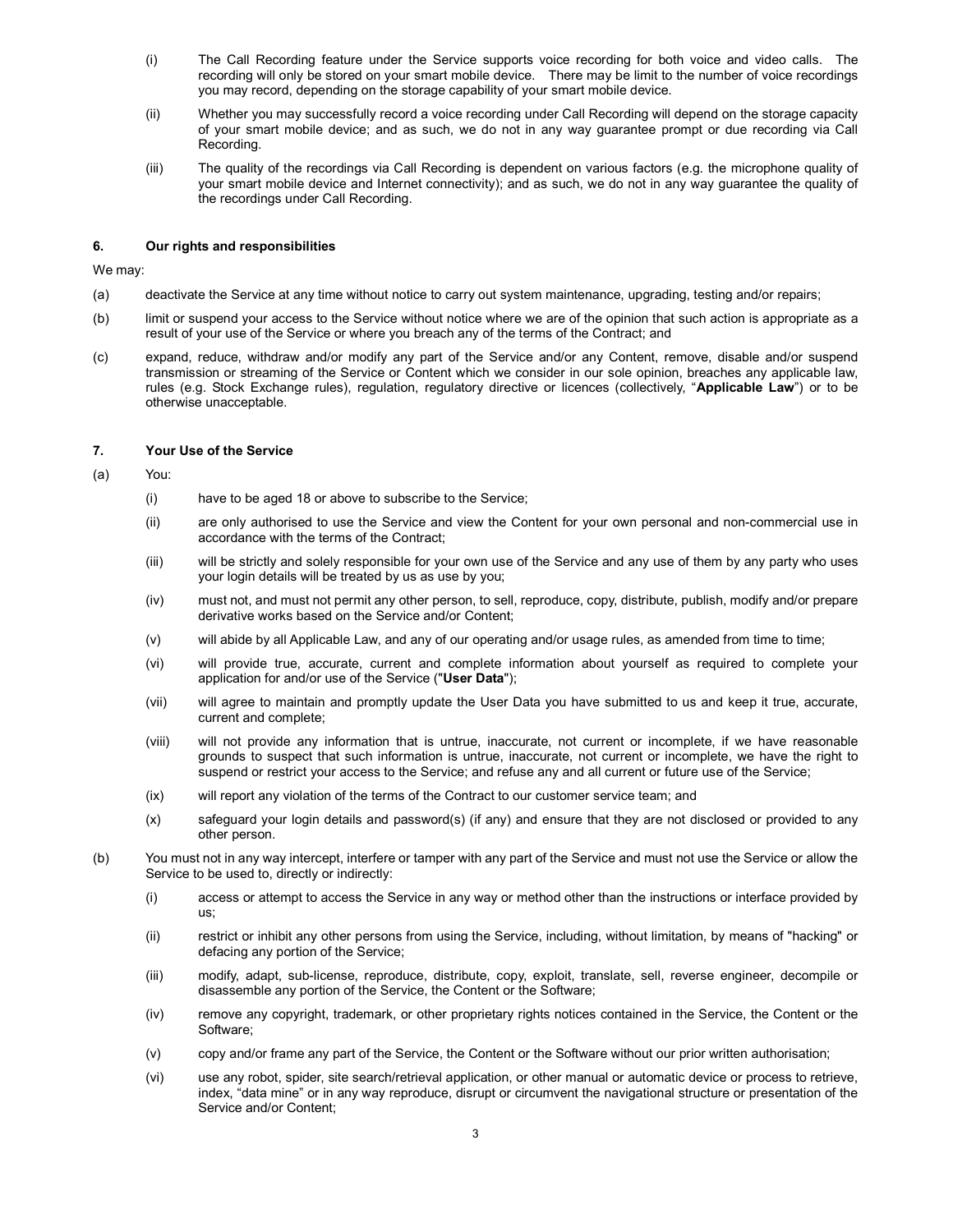- (vii) collect information of users of the Service;
- (viii) hack, break into, or attempt to hack or break into, in any manner the Service, the Content or the Software and/or any data areas on our server(s) or that of any third parties;
- (ix) download, copy, store, rip, distribute, share or re-direct any Content from the Service in any way or through any media;
- (x) incorporate any software or other materials that contain any virus, worm, time bomb, Trojan horse, or other harmful or disruptive component;
- (xi) forge headers or otherwise manipulate identifiers in order to disguise the origin of any content transmitted through the Service;
- (xii) disrupt or interfere with any part of the Service, or any servers, network, software, hardware or equipment connected to or via the Service;
- (xiii) disclose your login details and password (if any) or permit other persons to use your login details and password to access the Service;
- (xiv) commit any action which may be unsolicited, offensive, defamatory, indecent, obscene, menacing, immoral, tortious, unlawful, illegal or infringe any intellectual property rights of any party; and/or
- (xv) send unsolicited, offensive, defamatory, indecent, obscene, menacing, nuisance or hoax messages or Content.

# 8. Fees

You are responsible for all carrier data plan and other fees and taxes associated with your use of the Service. Your download and access to the App and/or use of the Service may be subject to payment of certain fees, and you agree to pay such fees on time. We reserve the right at any time to:

- (a) charge or waive such fees (or any part thereof); and/or
- (b) change or supplement on any terms and conditions on which any such fees shall be charged and/or waived.

## 9. Content

- (a) You acknowledge that the Content on the App is subject to copyright and possibly other intellectual property rights ("Intellectual Property Rights"). Unless you are expressly authorised by law and by the relevant copyright owner(s), you must not in any way whatsoever participate in or permit any other entities or persons, to, directly or indirectly:
	- (i) sell, reproduce, distribute, modify, display, publicly perform, prepare derivative works based on, repost or otherwise use any of the Content in any way for any public or commercial purpose without our prior written consent;
	- (ii) use any Content on any other websites or in a networked computer environment for any purpose;
	- (iii) reverse engineer any Content consisting of downloadable software; or
	- (iv) otherwise infringe any of the Intellectual Property Rights of any person in using the App or any Content.
- (b) Nothing you do on or in relation to the App will transfer any Intellectual Property Rights to you or license you to exercise any Intellectual Property Rights unless this is expressly stated.

## 10. Other User Content

- (a) The App may contain Content uploaded, posted, emailed or otherwise electronically transmitted ("Posted", and to "Post" shall be construed accordingly) by users of the App, including you ("User Content").
- (b) We do not monitor or exercise editorial control over User Content. However, we reserve the right:
	- (i) to access or examine any User Content; and
	- (ii) at our discretion move, remove or disable access to User Content which we consider, at our sole opinion to breach any Applicable Law or to be otherwise unacceptable.
- (c) In relation to any Content Posted by you, you grant us a perpetual, irrevocable, royalty-free licence throughout the world to use, reproduce, modify, adapt, publish, translate, sublicense, create derivate works from, incorporate in other works (whether electronic or not), distribute, perform and display such Content, whether in whole or in part.
- (d) You acknowledge that we may remove Content Posted by you in accordance with any applicable guidelines, such as guidelines relating to period of storage or the maximum disc space which is allotted to you.

#### 11. Third Party Providers

(a) You acknowledge that: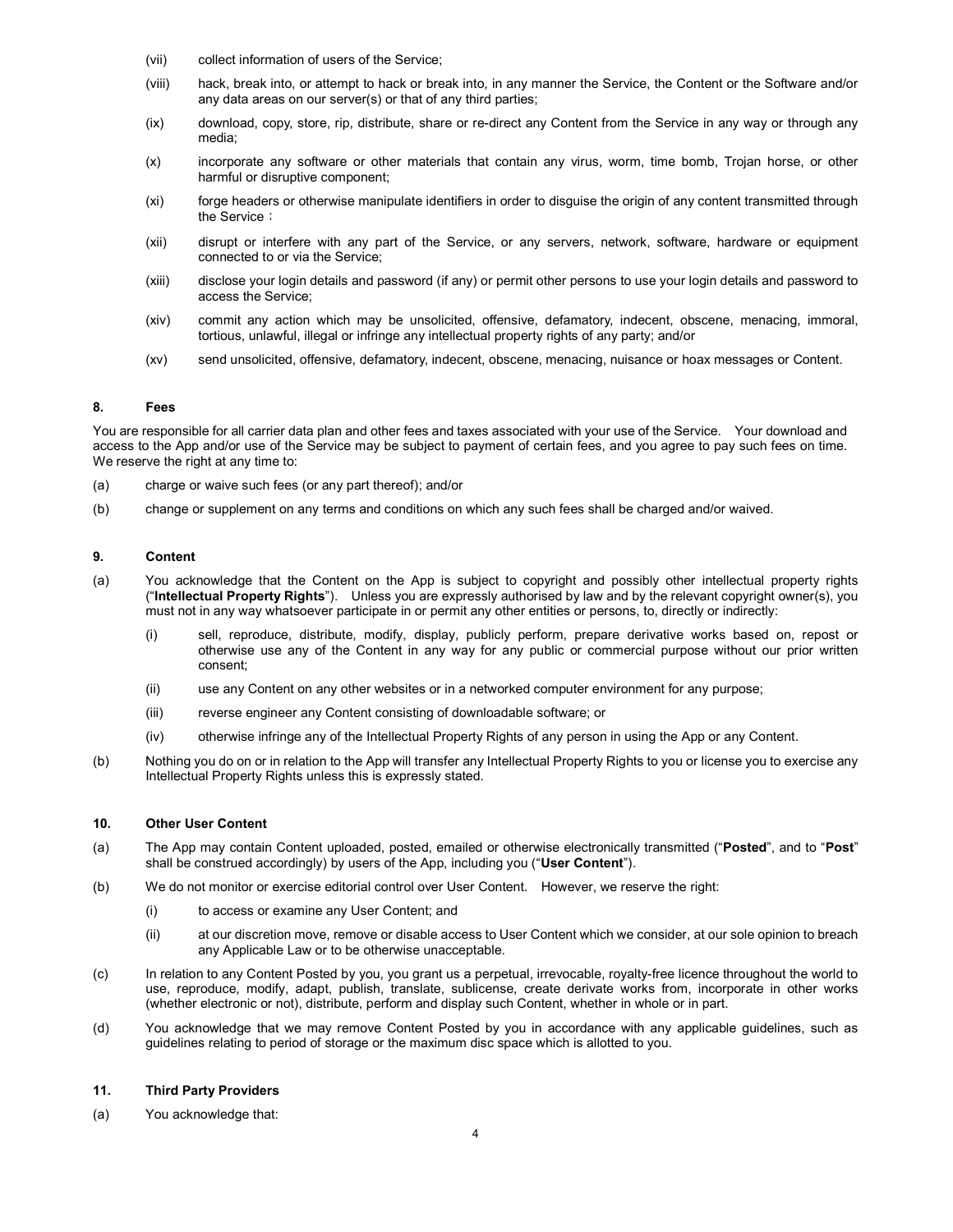- (i) parts of the App;
- (ii) certain features of the Service; and
- (iii) parts of the Content,

may be contributed, provided or maintained by third party providers ("Third Party Provider(s)") and not by us. We make no statement, representation or warranty, express or implied, that we agree, disagree, approve or endorse with any such materials or external websites and we will not have or accept any liability, obligation or responsibility whatsoever for any loss, destruction or damage (including without limitation consequential loss, destruction or damage) however arising from or in respect of any use or misuse of or reliance on the contents of any such materials or external websites delivered on or via the App or inability to use any of them.

(b) Your correspondence or dealings with any Third Party Providers are solely between you and that Third Party Provider, and you agree that we will not in any way be liable or responsible for any loss or damage of any sort howsoever incurred as the result of such dealings.

## 12. Links and Advertisements

- (a) We have not reviewed all of the sites linked to the App and we are not responsible for the content or accuracy of any off-App pages or any other sites linked to the App (including without limitation sites linked through advertisements or through any search engines).
- (b) Some links which appear on the App are automatically generated, and may be offensive or inappropriate to some people. The inclusion of any link does not imply that we agree, disagree, approve or endorse the linked site, and you use the links at your own risk.
- (c) Your correspondence or dealings with, or participation in promotions of, advertisers on the App are solely between you and such advertisers.
- (d) The inclusion of any such sites or advertisements on the App does not imply that we agree, disagree, approve or endorse any of those sites or advertisements. We will not have or accept any liability, obligation or responsibility whatsoever for any loss, destruction or damage (including without limitation consequential loss, destruction or damage) however arising from or in respect of any use or misuse of or reliance on such sites or advertisements delivered on or via the App or inability to use any of them.

# 13. Personal Data

- (a) In using the App, you may be requested to give us certain personal data (as this term "Personal Data" is defined in the Personal Data (Privacy) Ordinance ("PDPO", Chapter 486 of the Laws of Hong Kong) ("Data"). You have certain rights in the Data you provide in accordance to the PDPO. By using the App you grant us your consent to use your Personal Data in accordance with the "HKT Privacy Statement" (available at www.hkt.com/legal/privacy.html).
- (b) You will provide us with the information relating to you or your use of the Service we reasonably require:
	- (i) to help us in complying with the Applicable Law and to report to any government or regulatory agency regarding such compliance; and
	- (ii) to assess whether or not you have complied, are complying and will be able to continue to comply with all obligations under the Contract.
- (c) We do not collect device location information when you use the Service.

## 14. The Use of the App At Your Own Risk

- (a) You use the App at your own risk. You must evaluate, and bear all risks associated with, the use of the App, including reliance on the accuracy, completeness or usefulness of the App. All information provided on or via the App by us or any of the Third Party Providers or our related service providers is for general and indicative purposes only. You should seek your own independent advice with respect to your use of the App.
- (b) We endeavor to provide a convenient and functional App, but we do not guarantee in any way that the App will be error free or continuous or that the App or the server that operates it will be free of viruses or other harmful components, nor we guarantee the quality of the voice or video calls you made under the App, as the same will be dependent on various factors, such as the user's hardware, Internet connection status etc.
- (c) Although we will use reasonable endeavors to maintain the App, we do not undertake in any way to provide support or maintenance services for the App.
- (d) Unauthorised access to the Service is a breach of the Contract and a violation of the law. You agree not to access the Service by any means other than by providing us your login details and password or allow anyone to do so. You agree not use any automated means, including, without limitation, agents, robots, scripts, or spiders, to access, monitor or copy any part of the App, the Service or the Content.
- (e) If your use of the App results in the need for servicing or replacing any property, material, equipment or data, we will not be in any way responsible for any costs or expenses in relation to any loss or damages.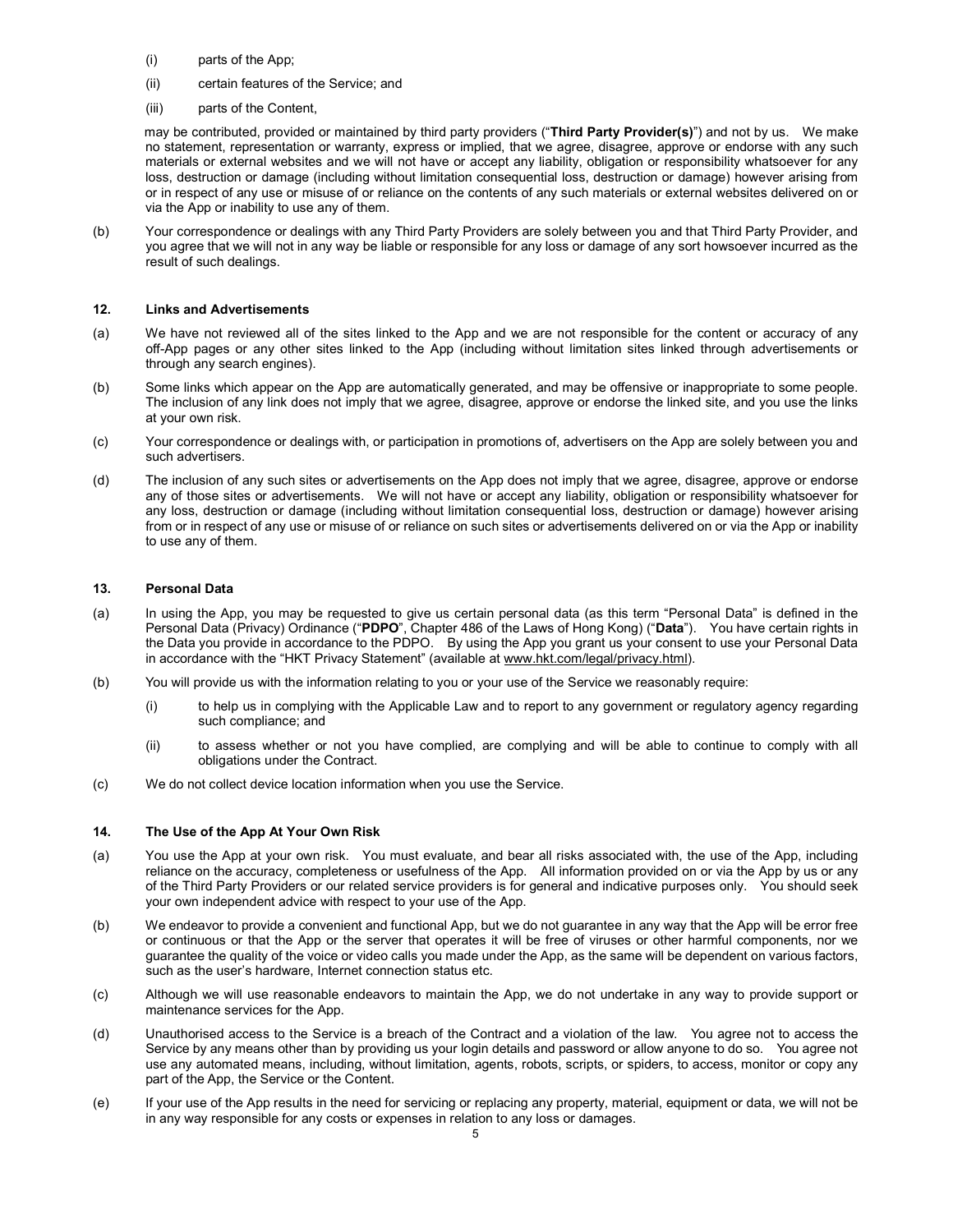- (f) Without limiting other provisions of these Terms and Conditions, everything on the App is provided to you on an "as is" and an "as available" basis, without warranty or condition of any kind, either expressed or implied, including, but not limited to, any implied warranties of merchantability, fitness for a particular purpose, or non-infringement. We exclude all representations and warranties to the fullest extent permissible under any Applicable Law.
- (g) In particular, we do not make any express or implied warranty as to the accuracy, fitness for a particular purpose, non-infringement, reliability, security, timeliness or freedom from computer virus in relation to any content on the App. We will not be liable for any errors in, omissions from, or misstatements or misrepresentations (whether express or implied) concerning any such information, and will not have or accept any liability, obligation or responsibility whatsoever for any loss, destruction or damage (including without limitation consequential loss, destruction or damage) however arising from or in respect of any use or misuse of or reliance on the information delivered on the App or inability to use the App or any services delivered through the App.

### 15. Indemnities

You agree to indemnify us, our content providers, contractors, sub-contractors, licensors and agents (including but not limited to the Third Party Providers) and their respective officers, directors and employees (collectively, the "Indemnified Parties") against any action, liability, cost, claim, loss, damage, proceeding, and/or expense suffered or incurred by any of the Indemnified Parties arising from or which is related to:

- (a) your use of the App, the Service, the Content, and/or the Software; and
- (b) any breach or non-observance of any provisions of the Contract by you and/or other person(s) using the Service under your Service account, whether with or without your authority or knowledge.

#### 16. Limitation of Liability

- (a) To the fullest extent permitted by law, we will accept no liability whatsoever for any direct, indirect, consequential, collateral, special, punitive or incidental loss, destruction or damage (including but not limited to corruption of data, loss of profits, goodwill, bargain or opportunity or loss of anticipated savings or any other loss) resulting from your access to, reliance on, or use of, or inability to use the Service (including the App, the Content and the Software) (including any services provided by any Third Party Providers), whether based on warranty, contract, tort, negligence or any other legal theory, and whether or not we know of or reasonably should have known of the possibility of such damage.
- (b) If a jurisdiction does not allow the exclusion or limitation of liability in accordance with the relevant provisions under the Contract but allows a limitation of a certain maximum extent, then our liability is limited to that extent.

## 17. Cancellation of Registration

- (a) We may cancel or suspend your registration or your use of the App if we reasonably believe that you may have violated any Applicable Law or any of the provisions of the Contract, acted inconsistently with the provisions or spirit of the Contract, or have violated our rights or those of another party, or if we are investigating any suspected misuse or misconduct. If you encounter any cancellation or suspension of service, please contact our Customer Service Hotline 1000.
- (b) When your registration is cancelled, you may no longer have access to the App.
- (c) You acknowledge and agree that Clause 14 (The Use of the App At Your Own Risk), Clause 15 (Indemnities), Clause 16 (Limitation of Liability), this Clause 17(c) and Clause 19 (General Provisions) shall survive cancellation of your registration or termination of the App.

#### 18. Notices

- (a) We will give you any necessary notices by posting them on the App. You agree:
	- (i) to check the App for notices regularly; and
	- (ii) that you will be considered to have received a notice when it is made available to you by posting on the App.
- (b) We may also give you notice by such other means as designated by us (e.g. by post, email, SMS and/or bill insert).

## 19. General Provisions

- (a) All personal pronouns used in these Terms and Conditions, whether used in the masculine, feminine or neuter gender, shall include all other genders, and the singular shall include the plural and vice versa.
- (b) We shall not be liable or deemed in default for failure to fulfil any obligation under the Contract due to causes beyond our reasonable control. Such causes or conditions shall include, but shall not be limited to, acts of God, acts of the Government, fires, floods, epidemics, quarantine restrictions, strikes, civic unrests, shortages of labor or materials, freight embargoes, unusually severe weather, electrical power failures, telecommunication or internet backbone outages, failure of an internet access provider or other similar causes beyond our control, and we shall not be liable for losses, expenses or damages, ordinary, special, remote or consequential, resulting directly or indirectly from such causes.